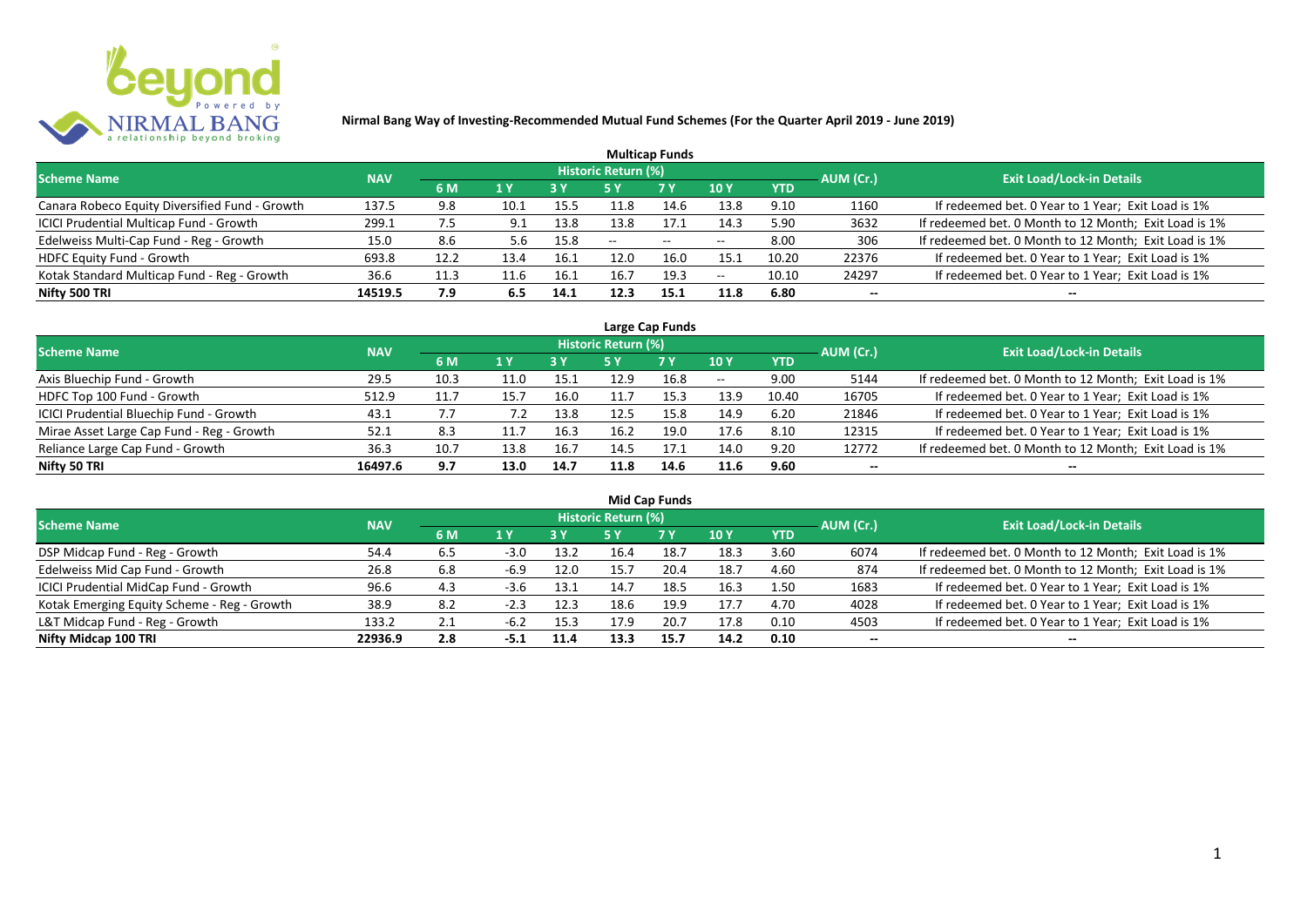

|                                           |            |     |      |      |                            | Large & Midcap |      |            |           |                                                    |
|-------------------------------------------|------------|-----|------|------|----------------------------|----------------|------|------------|-----------|----------------------------------------------------|
| <b>Scheme Name</b>                        | <b>NAV</b> |     |      |      | <b>Historic Return (%)</b> |                |      |            | AUM (Cr.) | <b>Exit Load/Lock-in Details</b>                   |
|                                           |            | 6 M |      |      |                            | 7 <sub>Y</sub> | 40Y  | <b>YTD</b> |           |                                                    |
| Canara Robeco Emerging Equities - Growth  | 95.7       | 8.8 | - 8. | 16.6 | 20.1                       | 23.1           | 21.4 | 7.50       | 4675      | If redeemed bet. 0 Year to 1 Year; Exit Load is 1% |
| IDFC Core Equity Fund - Reg - Growth      | 45.6       | 4.9 | 0.9  | 13.0 | 12.1                       | 14.4           | 10.8 | 3.40       | 2954      | If redeemed bet. 0 Day to 365 Day; Exit Load is 1% |
| Principal Emerging Bluechip Fund - Growth | 104.6      | 4.6 | -3.5 | 14.7 | 17.7                       |                | 18.4 | 3.50       | 2190      | If redeemed bet. 0 Year to 1 Year; Exit Load is 1% |
| NIFTY Large Midcap 250 TRI                | 7311.5     | 6.3 |      | 14.4 | 14.0                       | 16.9           | 13.6 | 4.50       | --        | $- -$                                              |

|                                                |            |      |     |      |                     | <b>Focused Funds</b> |            |            |           |                                                       |
|------------------------------------------------|------------|------|-----|------|---------------------|----------------------|------------|------------|-----------|-------------------------------------------------------|
| <b>Scheme Name</b>                             | <b>NAV</b> |      |     |      | Historic Return (%) |                      |            |            | AUM (Cr.) | <b>Exit Load/Lock-in Details</b>                      |
|                                                |            | 6 M  | 1 V |      |                     | 7 Y                  | 10Y        | <b>YTD</b> |           |                                                       |
| Axis Focused 25 Fund - Growth                  | 28.3       |      |     | 16.3 | 15.6                | $\sim$               | $\sim$ $-$ | 5.60       | 7584      | If redeemed bet. 0 Month to 12 Month; Exit Load is 1% |
| <b>IDFC Focused Equity Fund - Reg - Growth</b> | 37.3       | 5.0  |     | 13.1 | 9.8                 | 11.9                 | 9.4        | 5.80       | 1632      | If redeemed bet. 0 Days to 365 Days; Exit Load is 1%  |
| SBI Focused Equity Fund - Growth               | 145.8      | 14.1 |     | 15.2 |                     | 18.1                 | 19.3       | 10.30      | 4234      | If redeemed bet. 0 Year to 1 Year; Exit Load is 1%    |
| <b>S&amp;P BSE 500</b>                         | 15447.9    |      |     | 12.8 | 10.9                | 13.5                 | 10.8       | 6.20       | --        | --                                                    |

| <b>Small Cap Funds</b>                         |            |     |         |                     |      |           |            |            |           |                                                    |  |  |  |
|------------------------------------------------|------------|-----|---------|---------------------|------|-----------|------------|------------|-----------|----------------------------------------------------|--|--|--|
| <b>Scheme Name</b>                             | <b>NAV</b> |     |         | Historic Return (%) |      |           |            |            | AUM (Cr.) | <b>Exit Load/Lock-in Details</b>                   |  |  |  |
|                                                |            | 6 M | 1 Y     |                     | 5 Y  | <b>7Y</b> | 10Y        | <b>YTD</b> |           |                                                    |  |  |  |
| Franklin India Smaller Companies Fund - Growth | 54.7       | 6.9 | -8.,    | 9.5                 | 16.5 | 22.7      | 19.2       | 4.20       | 7403      | If redeemed bet. 0 Year to 1 Year; Exit Load is 1% |  |  |  |
| HDFC Small Cap Fund - Growth                   | 44.2       | 5.9 | $-4.6$  | 18.2                | 17.5 | 19.3      | 16.8       | 3.80       | 7660      | If redeemed bet. 0 Year to 1 Year; Exit Load is 1% |  |  |  |
| L&T Emerging Businesses Fund - Reg - Growth    | 24.5       | 0.7 | $-10.8$ | 17.9                | 17.8 | $- -$     | $\sim$ $-$ | $-1.50$    | 5989      | If redeemed bet. 0 Year to 1 Year; Exit Load is 1% |  |  |  |
| Reliance Small Cap Fund - Growth               | 41.1       | 4.5 | $-7.3$  | 16.6                | 20.1 | 24.4      | $- -$      | 3.30       | 8050      | If redeemed bet. 0 Year to 1 Year; Exit Load is 1% |  |  |  |
| SBI Small Cap Fund - Growth                    | 52.5       | 6.7 | $-6.4$  | 17.2                | 24.6 | 26.1      | $- -$      | 4.20       | 1992      | If redeemed bet. 0 Year to 1 Year; Exit Load is 1% |  |  |  |
| Nifty Smallcap 100 TRI                         | 8030.0     | 7.1 | -15.9   | 8.9                 | 7.6  | 11.9      | 10.6       | 2.50       | --        |                                                    |  |  |  |

### **ELSS Schemes (Tax Saving u/s 80-C)**

| <b>Scheme Name</b>                            | <b>NAV</b> |     |        | Historic Return (%) |      |            |                 | AUM (Cr.)  | <b>Exit Load/Lock-in Details</b> |       |
|-----------------------------------------------|------------|-----|--------|---------------------|------|------------|-----------------|------------|----------------------------------|-------|
|                                               |            | 6 M | 1 Y    |                     | 5 Y  | <b>7 Y</b> | 10 <sub>1</sub> | <b>YTD</b> |                                  |       |
| Aditya Birla Sun Life Tax Relief 96 - Growth  | 31.6       | 4.2 | 0.5    | 12.6                | 16.0 | 18.5       | 14.2            | 2.20       | 8685                             |       |
| Axis Long Term Equity Fund - Growth           | 45.5       | 7.9 | 5.0    | 13.6                | 16.6 | 20.8       | $\sim$ $\sim$   | 6.10       | 19109                            | Nil   |
| IDFC Tax Advantage (ELSS) Fund - Reg - Growth | 57.7       | 8.2 | $-0.9$ | 14.9                | 15.3 | 18.4       | 15.2            | 7.00       | 1996                             | Nil   |
| Invesco India Tax Plan - Growth               | 51.4       | 5.0 | 3.3    | 12.8                | 15.2 | 17.8       | 16.4            | 4.90       | 839                              | Ni    |
| Mirae Asset Tax Saver Fund - Reg - Growth     | 17.9       | 8.0 | 10.0   | 19.7                | $-$  | $\sim$     | $- -$           | 7.50       | 1949                             | Nil   |
| <b>S&amp;P BSE 200 TRI</b>                    | 5890.3     | 7.9 | 8.6    | 14.3                | 12.4 | 15.3       | 12.4            | 7.00       | --                               | $- -$ |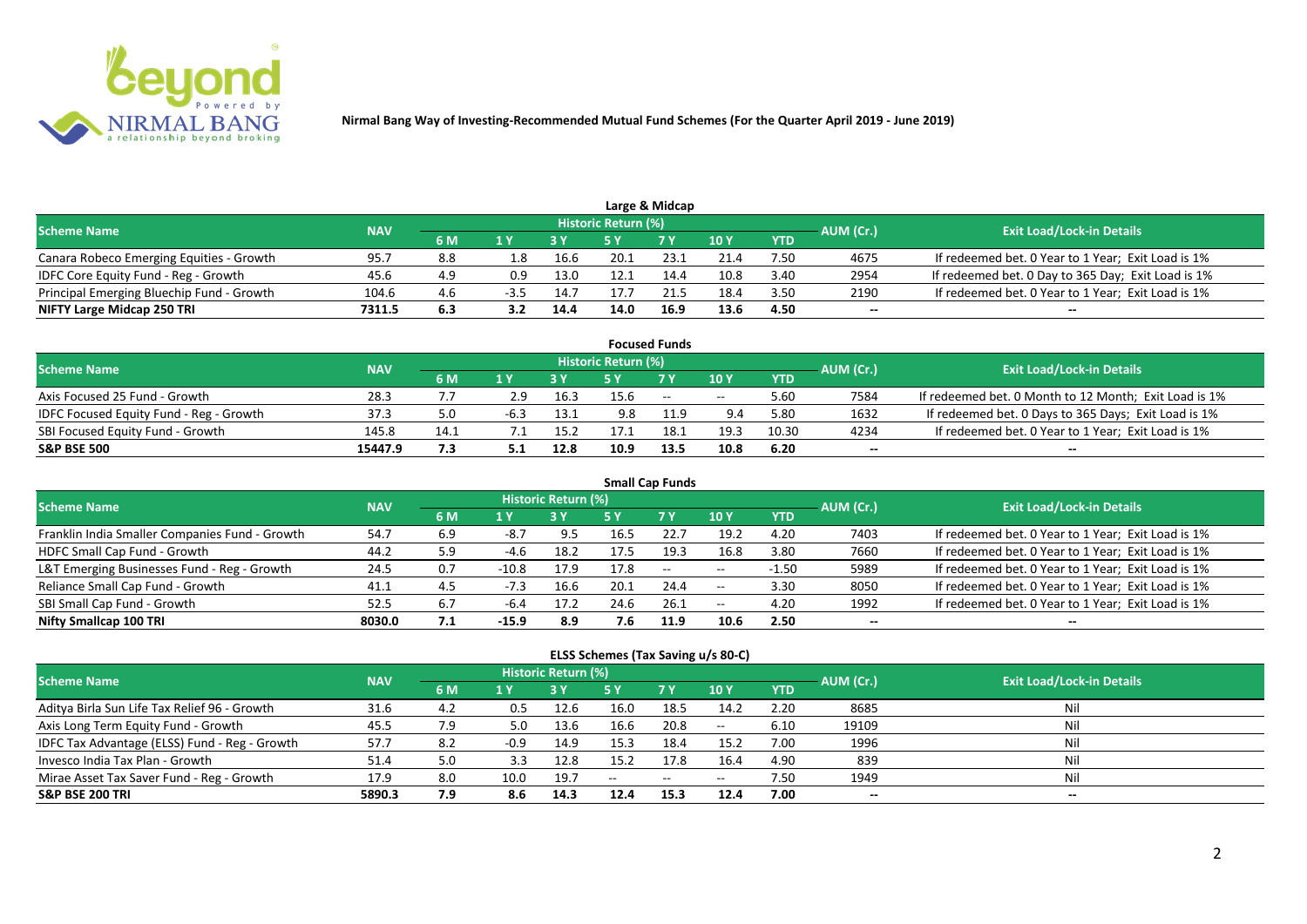

| <b>Contra/Value Fund</b>                  |            |     |              |                     |      |            |      |            |           |                                                       |  |  |  |
|-------------------------------------------|------------|-----|--------------|---------------------|------|------------|------|------------|-----------|-------------------------------------------------------|--|--|--|
| <b>Scheme Name</b>                        | <b>NAV</b> |     |              | Historic Return (%) |      |            |      |            | AUM (Cr.) | <b>Exit Load/Lock-in Details</b>                      |  |  |  |
|                                           |            | 6 M | 1 Y          |                     |      | <b>7 Y</b> | 10Y  | <b>YTD</b> |           |                                                       |  |  |  |
| Kotak India EQ Contra Fund - Reg - Growth | 53.4       |     | $\lambda$ .4 | 15.5                | 12.7 | 15.3       | 13.1 | 6.80       | 811       | If redeemed bet. 0 Year to 1 Year; Exit Load is 1%    |  |  |  |
| Tata Equity P/E Fund - Reg - Growth       | 136.1      |     | $-1.8$       | 16.1                | 15.5 | 18.1       | 15.8 | 3.90       | 5464      | If redeemed bet. 0 Month to 12 Month; Exit Load is 1% |  |  |  |
| UTI Value Opportunities Fund - Growth     | 61.7       | 6.8 | 3.8          | 10.1                | 9.3  | 12.5       | 12.6 | 5.70       | 4551      | If redeemed bet. 0 Year to 1 Year; Exit Load is 1%    |  |  |  |
| Nifty 500 TRI                             | 14519.5    | 7.9 |              | 14.1                | 12.3 | 15.1       | 11.8 | 6.80       | --        | $- -$                                                 |  |  |  |

| Sector/Thematic                                                           |            |        |      |                            |      |           |                          |            |           |                                                    |  |  |  |
|---------------------------------------------------------------------------|------------|--------|------|----------------------------|------|-----------|--------------------------|------------|-----------|----------------------------------------------------|--|--|--|
| <b>Scheme Name</b>                                                        | <b>NAV</b> |        |      | <b>Historic Return (%)</b> |      |           |                          |            | AUM (Cr.) | <b>Exit Load/Lock-in Details</b>                   |  |  |  |
|                                                                           |            | 6 M    | 1 Y  | <b>3 Y</b>                 | 5 Y  | <b>7Y</b> | <b>10Y</b>               | <b>YTD</b> |           |                                                    |  |  |  |
| Canara Robeco Consumer Trends Fund - Reg - Growth                         | 39.3       | 5.5    | 4.2  | 15.6                       | 15.7 | 17.6      | $\sim$ $\sim$            | 4.30       | 327       | If redeemed bet. 0 Year to 1 Year; Exit Load is 1% |  |  |  |
| Mirae Asset Great Consumer Fund - Growth                                  | 34.4       | 3.0    | 3.1  | 16.7                       | 15.6 | 17.8      | $\overline{\phantom{a}}$ | 0.50       | 742       | If redeemed bet. 0 Year to 1 Year; Exit Load is 1% |  |  |  |
| ICICI Prudential Technology Fund - Growth                                 | 58.4       | 4.1    | 8.9  | 11.4                       | 14.4 | 18.1      | 21.5                     | 3.10       | 476       | If redeemed bet. 0 Day to 15 Day; Exit Load is 1%  |  |  |  |
| Reliance Pharma Fund - Growth                                             | 144.8      | $-4.0$ | 5.7  | 2.8                        | 10.9 | 14.3      | 19.1                     | $-3.20$    | 2711      | If redeemed bet. 0 Year to 1 Year; Exit Load is 1% |  |  |  |
| ICICI Prudential Banking and Financial Services Fund -<br>Retail - Growth | 68.8       | 17.4   | 15.0 | 22.8                       | 18.7 | 22.7      | 19.7                     | 13.10      | 3068      | If redeemed bet. 0 Day to 15 Day; Exit Load is 1%  |  |  |  |
| Reliance Banking Fund - Growth                                            | 298.8      | 16.5   | 11.9 | 20.1                       | 15.5 | 18.7      | 17.1                     | 12.80      | 2991      | If redeemed bet. 0 Year to 1 Year; Exit Load is 1% |  |  |  |
| Nifty 500 TRI                                                             | 14519.5    | 7.9    | 6.5  | 14.1                       | 12.3 | 15.1      | 11.8                     | 6.80       | $- -$     | $\overline{\phantom{a}}$                           |  |  |  |

| <b>Dynamic Asset Allocation Funds</b>            |            |     |      |                            |            |           |            |            |           |                                                         |  |  |
|--------------------------------------------------|------------|-----|------|----------------------------|------------|-----------|------------|------------|-----------|---------------------------------------------------------|--|--|
| <b>Scheme Name</b>                               | <b>NAV</b> |     |      | <b>Historic Return (%)</b> |            |           |            |            |           | <b>Exit Load/Lock-in Details</b>                        |  |  |
|                                                  |            | 6 M | 1 Y  |                            | <b>5 Y</b> | <b>7Y</b> | <b>10Y</b> | <b>YTD</b> | AUM (Cr.) |                                                         |  |  |
| ICICI Prudential Balanced Advantage Fund - Reg - |            |     |      |                            |            |           |            |            |           |                                                         |  |  |
| Growth                                           | 36.0       | 6.1 | 7.1  | 10.3                       | 11.0       | 13.9      | 13.1       | 4.70       | 29034     | If redeemed bet. 0 Year to 1 Year; Exit Load is 1%      |  |  |
| Invesco India Dynamic Equity Fund - Growth       | 29.1       | 5.6 | 2.0  | 10.7                       | 10.7       | 14.4      | 12.9       | 5.60       | 1007      | If redeemed bet. 0 Month to 3 Month; Exit Load is 0.25% |  |  |
| SBI Dynamic Asset Allocation Fund - Reg - Growth | 13.3       | 1.6 | 2.5  | 8.0                        | $\sim$     | $\sim$    | $\sim$     | 1.90       | 649       | If redeemed bet. 0 Month to 12 Month; Exit Load is 1%   |  |  |
| NIFTY 50 Hybrid Composite Debt 65:35 Index       | 10101.1    | 8.4 | 12.1 | 12.4                       | 10.9       | 12.6      | 10.5       | 7.70       | --        | $- -$                                                   |  |  |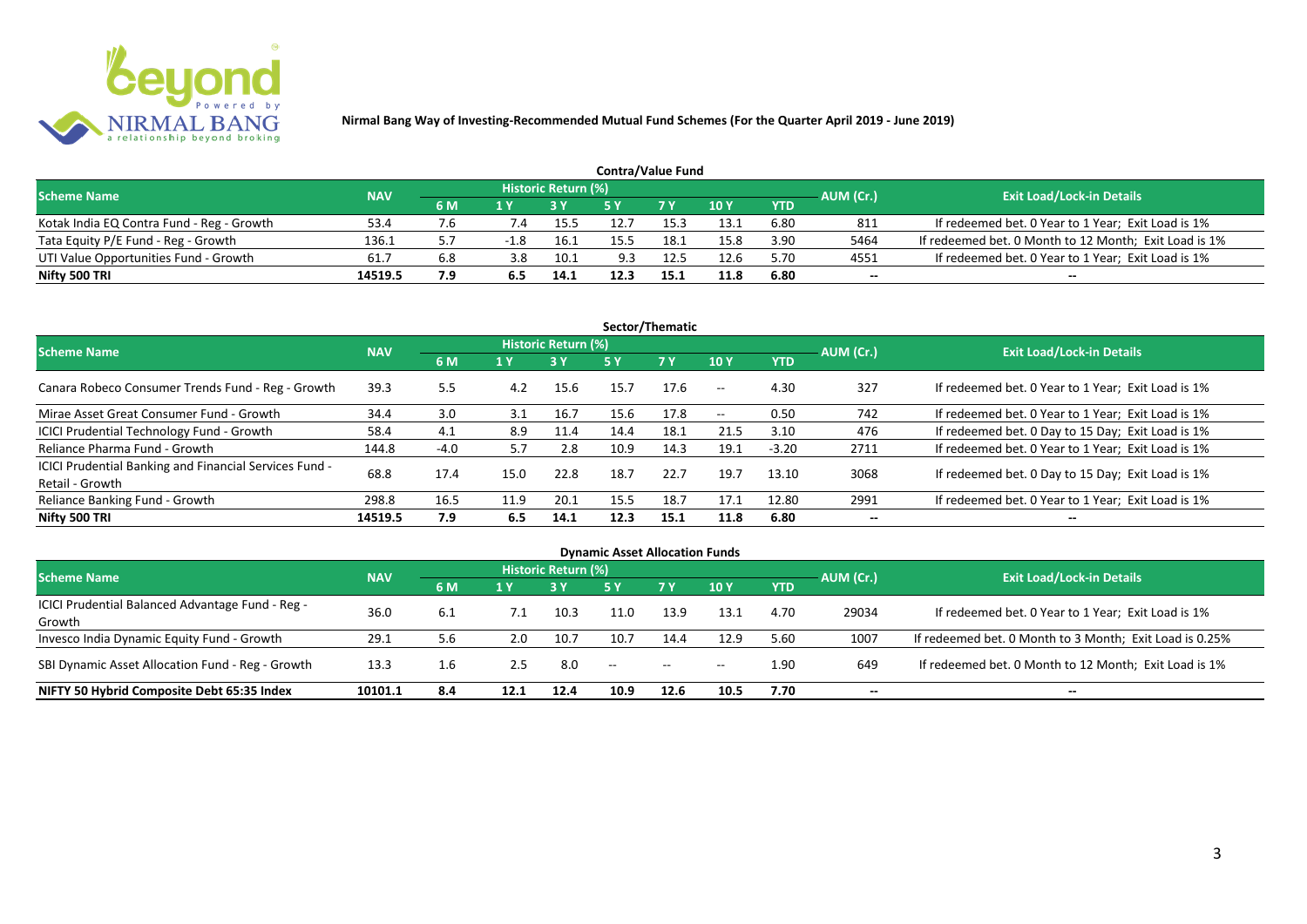

| <b>Hybrid Aggressive</b>                        |            |     |        |                     |      |               |            |            |                          |                                                       |  |  |  |
|-------------------------------------------------|------------|-----|--------|---------------------|------|---------------|------------|------------|--------------------------|-------------------------------------------------------|--|--|--|
| <b>Scheme Name</b>                              | <b>NAV</b> |     |        | Historic Return (%) |      |               |            |            | AUM (Cr.)                | <b>Exit Load/Lock-in Details</b>                      |  |  |  |
|                                                 |            | 6 M | '1 Y   |                     | 5 Y  | 7 Y           | <b>10Y</b> | <b>YTD</b> |                          |                                                       |  |  |  |
| HDFC Hybrid Equity Fund - Growth                | 54.9       | 7.8 | 5.9    | 11.1                | 8.8  | 11.8          | 11.4       | 6.90       | 22384                    | If redeemed bet. 0 Year to 1 Year; Exit Load is 1%    |  |  |  |
| ICICI Prudential Equity & Debt Fund - Growth    | 136.3      | 7.8 | 7.8    | 13.4                | 13.4 | 16.3          | 15.2       | 6.40       | 26129                    | If redeemed bet. 0 Year to 1 Year; Exit Load is 1%    |  |  |  |
| Mirae Asset Hybrid - Equity Fund - Reg - Growth | 15.0       | 7.6 |        | 13.5                | --   | $\sim$ $\sim$ | $- -$      | 7.20       | 1843                     | If redeemed bet. 0 Year to 1 Year; Exit Load is 1%    |  |  |  |
| Reliance Equity Hybrid Fund - Growth            | 53.9       | 1.8 | $-1.0$ | 9.3                 |      | 14.0          | 13.2       | 1.90       | 11872                    | If redeemed bet. 0 Month to 12 Month; Exit Load is 1% |  |  |  |
| Canara Robeco Equity Hybrid Fund - Growth       | 161.4      | 7.9 | 8.7    | 12.9                | 13.2 | 14.8          | 13.5       | 7.30       | 2124                     | If redeemed bet. 0 Year to 1 Year; Exit Load is 1%    |  |  |  |
| NIFTY 50 Hybrid Composite Debt 65:35 Index      | 10101.1    | 8.4 | 12.1   | 12.4                | 10.9 | 12.6          | 10.5       | 7.70       | $\overline{\phantom{a}}$ |                                                       |  |  |  |
|                                                 |            |     |        |                     |      |               |            |            |                          |                                                       |  |  |  |

| <b>Arbitrage Fund</b>                      |            |                  |    |                     |     |     |      |            |           |                                                         |  |  |  |
|--------------------------------------------|------------|------------------|----|---------------------|-----|-----|------|------------|-----------|---------------------------------------------------------|--|--|--|
| <b>Scheme Name</b>                         | <b>NAV</b> |                  |    | Historic Return (%) |     |     |      |            | AUM (Cr.) | <b>Exit Load/Lock-in Details</b>                        |  |  |  |
|                                            |            | $4\,$ M $\prime$ | 3M | 6 M                 |     | 2Y  |      | <b>YTD</b> |           |                                                         |  |  |  |
| IDFC Arbitrage Fund - Reg - Growth         | 23.6       |                  |    | 6.6                 | 6.b |     |      | 7.10       | 3626      | If redeemed bet. 0 Month to 1 Month; Exit Load is 0.25% |  |  |  |
| Kotak Equity Arbitrage Fund - Reg - Growth | 26.7       |                  | ש. | 6.4                 | 6.5 | 6.3 | 6.3  | 6.70       | 12574     | If redeemed bet. 0 Day to 30 Day; Exit Load is 0.25%    |  |  |  |
| Reliance Arbitrage Fund - Growth           | 19.2       |                  |    | 6.6                 | 6.6 | כ.ס | -6.4 | 6.90       | 8276      | If redeemed bet. 0 Month to 1 Month; Exit Load is 0.25% |  |  |  |

|                                          |            |     |       |                     |       | <b>Equity Saver</b> |             |            |           |                                                       |
|------------------------------------------|------------|-----|-------|---------------------|-------|---------------------|-------------|------------|-----------|-------------------------------------------------------|
| <b>Scheme Name</b>                       | <b>NAV</b> |     |       | Historic Return (%) |       |                     |             |            | AUM (Cr.) | <b>Exit Load/Lock-in Details</b>                      |
|                                          |            | 6 M | 1 Y   |                     |       | <b>7Y</b>           | <b>10 Y</b> | <b>YTD</b> |           |                                                       |
| Axis Equity Saver Fund - Reg - Growth    | 13.1       | 5.9 |       | 8.7                 | $ -$  | $\sim$              | $- -$       | 5.30       | 757       | If redeemed bet. 0 Month to 12 Month; Exit Load is 1% |
| HDFC Equity Savings Fund - Growth        | 37.3       | 5.6 |       | 11.1                |       |                     | 9.8         | 5.00       | 5758      | If redeemed bet. 0 Year to 1 Year; Exit Load is 1%    |
| Kotak Equity Savings Fund - Reg - Growth | 14.3       | 4.3 | 6.6   | 8.5                 | $- -$ | $\sim$              | $- -$       | 3.40       | 2193      | If redeemed bet. 0 Year to 1 Year; Exit Load is 1%    |
| CRISIL Hybrid 50+50 - Moderate Index*    | $- -$      | --  | $- -$ | $- -$               | --    | --                  | $- -$       | $- -$      | $- -$     | $- -$                                                 |

|                                                |            |     |            |                            |        | <b>Liquid Funds</b> |            |                 |           |                                  |
|------------------------------------------------|------------|-----|------------|----------------------------|--------|---------------------|------------|-----------------|-----------|----------------------------------|
| Scheme Name                                    | <b>NAV</b> |     |            | <b>Historic Return (%)</b> |        |                     | <b>YTM</b> | Avg             | AUM (Cr.) | <b>Exit Load/Lock-in Details</b> |
|                                                |            | 1W  | <b>2 W</b> | 1 M                        | 3 M    | <b>71 Y</b>         |            | <b>Maturity</b> |           |                                  |
| Axis Liquid Fund - Growth                      | 2089.0     | 7.4 | 7.4        |                            |        | 7.b                 | 6.9        | 0.11            | 30460     | Nil                              |
| Franklin India Liquid Fund - Super IP - Growth | 2821.2     | 7.5 | 7.4        |                            |        |                     | 7.4        | 0.09            | 9643      | Nil                              |
| Kotak Liquid Scheme - Reg - Growth             | 3815.4     | 7.2 |            |                            | 7.2    | 7.4                 | 6.8        | 0.10            | 27577     | Nil                              |
| Reliance Liquid Fund - Growth                  | 4592.9     | 7.8 | 7.8        | 7.4                        |        | 7.6                 | 7.3        | 0.13            | 34422     | Nil                              |
| UTI Liquid Cash Plan - Reg - Growth            | 3085.4     | 7.5 | ל. /       | 7.3                        |        |                     | 7.0        | 0.12            | 36731     | Nil                              |
| <b>CRISIL Liquid Fund Index</b>                | $- -$      | 8.1 | 8.0        | 7.9                        | $\sim$ | $-$                 | $- -$      | $- -$           | $- -$     | $\sim$                           |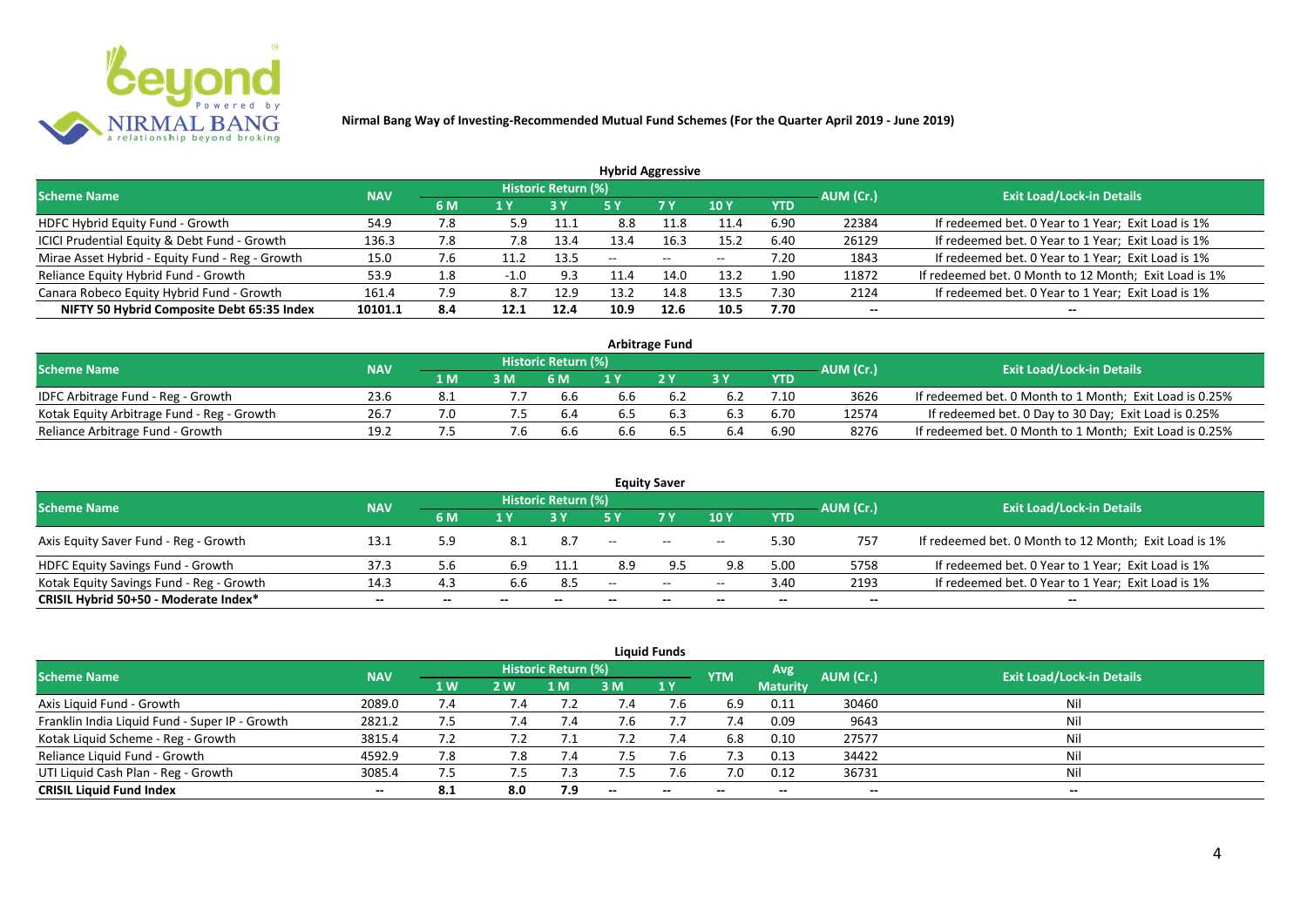

|                                                   |            |                |     |                            |                          | <b>Ultra Short Fund</b>  |            |                          |           |                                  |
|---------------------------------------------------|------------|----------------|-----|----------------------------|--------------------------|--------------------------|------------|--------------------------|-----------|----------------------------------|
| <b>Scheme Name</b>                                | <b>NAV</b> |                |     | <b>Historic Return (%)</b> |                          |                          | <b>YTM</b> | Avg                      | AUM (Cr.) | <b>Exit Load/Lock-in Details</b> |
|                                                   |            | 1 <sub>M</sub> | 3 M | 6 M                        |                          | 3Y                       |            | <b>Maturity</b>          |           |                                  |
| Aditya Birla Sun Life Savings Fund - Reg - Growth | 374.1      | 10.2           | 9.0 | 9.0                        | 8.7                      | 8.0                      | 8.4        | 0.55                     | 15387     | Nil                              |
| HDFC Ultra Short Term Fund - Reg - Growth         | 10.6       | 9.1            | 8.6 | 8.5                        | $\overline{\phantom{a}}$ | $- -$                    | 7.6        | 0.44                     | 5812      | Nil                              |
| IDFC Ultra Short Term Fund - Reg - Growth         | 10.7       | 9.9            | 8.7 | -8.7                       | $- -$                    | $\overline{\phantom{a}}$ | 7.6        | 0.38                     | 1986      | Nil                              |
| Kotak Savings Fund - Reg - Growth                 | 30.3       | 9.4            | 8.4 | 8.5                        | 8.1                      | 7.5                      | 7.9        | 0.44                     | 12689     | Nil                              |
| SBI Magnum Ultra Short Duration Fund - Growth     | 4196.3     | 9.0            | 8.3 | 8.5                        | 8.4                      | 7.4                      | 7.5        | 0.40                     | 8143      | Nil                              |
| <b>NIFTY Ultra Short Duration Debt Index</b>      | 3832.2     | 8.7            | 8.3 | 8.4                        | 8.5                      | 7.6                      | $- -$      | $\overline{\phantom{a}}$ | --        | $- -$                            |

| <b>Money Market Fund</b>                                   |            |      |                          |                            |     |           |            |                 |                          |                                  |  |  |  |
|------------------------------------------------------------|------------|------|--------------------------|----------------------------|-----|-----------|------------|-----------------|--------------------------|----------------------------------|--|--|--|
| <b>Scheme Name</b>                                         | <b>NAV</b> |      |                          | <b>Historic Return (%)</b> |     |           | <b>YTM</b> | Avg.            | AUM (Cr.)                | <b>Exit Load/Lock-in Details</b> |  |  |  |
|                                                            |            | 1 M  | 3M                       | 6 M                        | 1 Y | <b>3Y</b> |            | <b>Maturity</b> |                          |                                  |  |  |  |
| Aditya Birla Sun Life Money Manager Fund - Reg -<br>Growth | 253.5      | 10.2 | 8.7                      | 8.7                        | 8.5 | 7.5       | 7.7        | 0.56            | 11363                    | Nil                              |  |  |  |
| ICICI Prudential Money Market Fund - Reg - Growth          | 262.0      | 9.5  | 8.4                      | 8.4                        | 8.2 | 7.3       | 7.6        | 0.43            | 9271                     | Nil                              |  |  |  |
| Reliance Money Market Fund - Growth                        | 2859.7     | 10.1 | 8.8                      | 8.8                        | 8.6 | 7.4       | 7.7        | 0.41            | 3952                     | Nil                              |  |  |  |
| UTI Money Market Fund - Reg - Growth                       | 2126.0     | 9.9  | 8.6                      | 8.6                        | 8.4 |           | 7.8        | 0.50            | 4932                     | Nil                              |  |  |  |
| <b>CRISIL Liquid Fund Index</b>                            | $- -$      | 7.9  | $\overline{\phantom{a}}$ | $\overline{\phantom{a}}$   |     | --        | $- -$      | $- -$           | $\overline{\phantom{a}}$ | $- -$                            |  |  |  |

|                                                 |            |      |      |                            |     | <b>Short Term Fund</b> |            |                 |           |                                                      |
|-------------------------------------------------|------------|------|------|----------------------------|-----|------------------------|------------|-----------------|-----------|------------------------------------------------------|
| <b>Scheme Name</b>                              | <b>NAV</b> |      |      | <b>Historic Return (%)</b> |     |                        | <b>YTM</b> | <b>Avg</b>      | AUM (Cr.) | <b>Exit Load/Lock-in Details</b>                     |
|                                                 |            | 4 MZ | 3M   | 6 M                        |     | 73 Y                   |            | <b>Maturity</b> |           |                                                      |
| Franklin India STIP - Growth                    | 4025.1     | 11.9 | 8.2  | 9.9                        | 9.4 |                        | 11.4       | 3.01            | 13260     | If redeemed bet. 0 Year to 1 Year; Exit Load is 0.5% |
| HDFC Short Term Debt Fund - Growth              | 20.9       | 14.1 | 10.3 | 9.4                        | 8.8 |                        | 8.2        | 1.58            | 7681      | Nil                                                  |
| IDFC Bond Fund - Short Term Plan - Reg - Growth | 38.6       | 16.3 | 11.2 | 10.4                       | 9.3 |                        | 8.0        | 2.03            | 6985      | Nil                                                  |
| Kotak Bond Short Term Plan - Reg - Growth       | 35.3       | 16.5 |      | 10.2                       | 8.8 |                        | 8.4        | 2.67            | 8703      | Nil                                                  |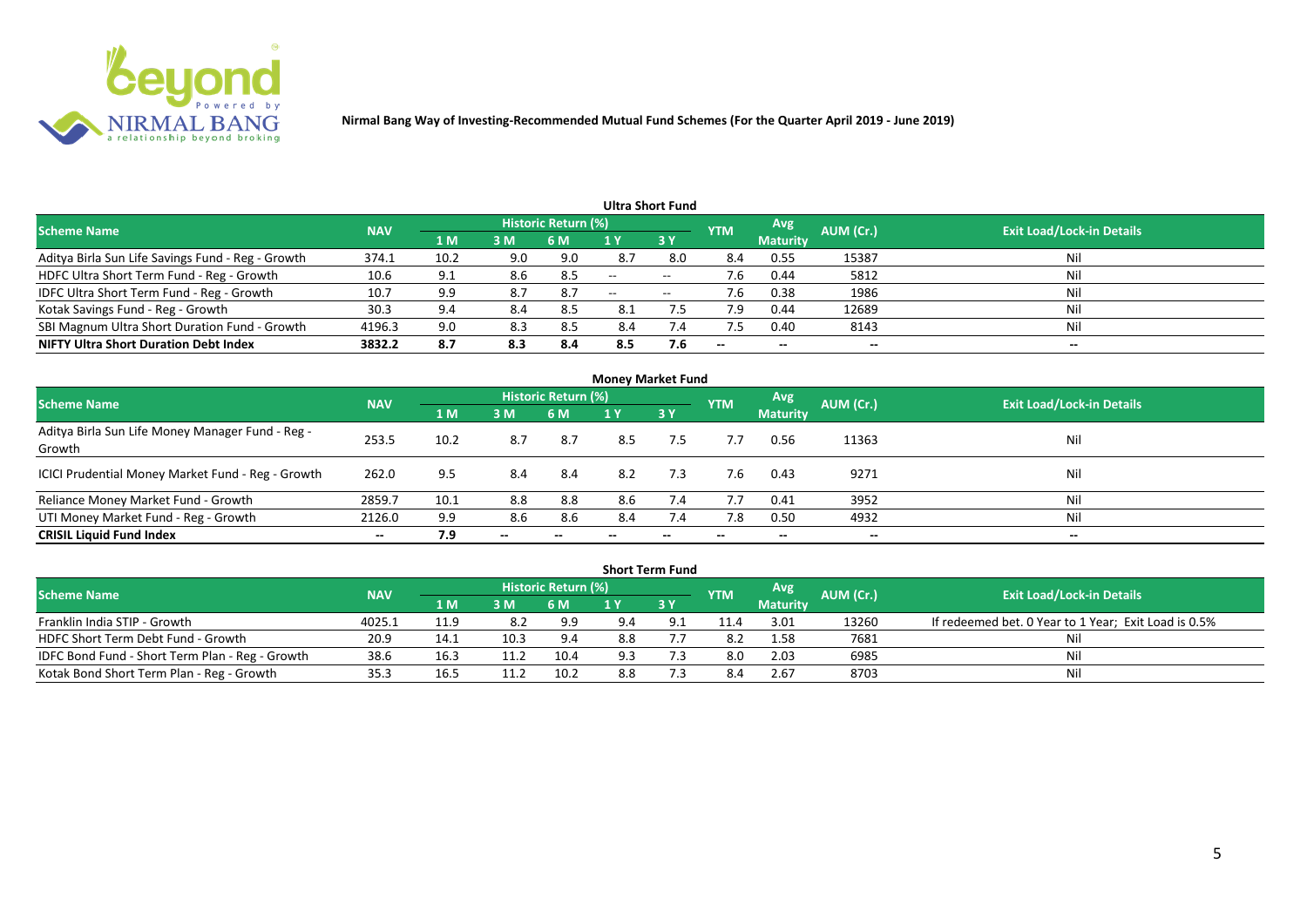

|                                              |            |              |     |                            |     | <b>Low Duration Fund</b> |            |                 |           |                                                          |
|----------------------------------------------|------------|--------------|-----|----------------------------|-----|--------------------------|------------|-----------------|-----------|----------------------------------------------------------|
| <b>Scheme Name</b>                           | <b>NAV</b> |              |     | <b>Historic Return (%)</b> |     |                          | <b>YTM</b> | Avg             | AUM (Cr.) | <b>Exit Load/Lock-in Details</b>                         |
|                                              |            | $\Lambda$ M/ | 3M  | <b>6 M</b>                 |     | <b>3Y</b>                |            | <b>Maturity</b> |           |                                                          |
| DSP Low Duration Fund - Reg - Growth         | 13.7       | 4.8          | 6.9 | 7.9                        | 8.0 |                          |            | 0.78            | 2886      | Nil                                                      |
| Franklin India Low Duration Fund - Growth    | 21.9       |              |     | 8.7                        | 8.8 |                          | 10.5       | 1.13            | 7107      | If redeemed bet. 0 Months to 3 Months; Exit Load is 0.5% |
| <b>IDFC Low Duration Fund - Reg - Growth</b> | 26.8       | 11.2         |     | 8.8                        | 8.4 |                          |            | 0.83            | 3386      | Nil                                                      |
| UTI Treasury Advantage Fund - Reg - Growth   | 2598.4     | 4.1          |     |                            |     |                          | ാ          | 0.55            | 5220      | Nil                                                      |

#### **Banking & PSU Bond Funds**

| <b>Scheme Name</b>                             | <b>NAV</b>  |      |      | <b>Historic Return (%)</b> |     | <b>YTM</b> | Avg             | <b>AUM</b> (Cr.). | <b>Exit Load/Lock-in Details</b> |
|------------------------------------------------|-------------|------|------|----------------------------|-----|------------|-----------------|-------------------|----------------------------------|
|                                                |             | เ м  | 3M   | 6 M                        | 3Y  |            | <b>Maturity</b> |                   |                                  |
| HDFC Banking and PSU Debt Fund - Reg - Growth  | <b>19.4</b> |      | 12.4 | 10.7                       |     |            | 2.59            | 3001              | Ni                               |
| Kotak Banking and PSU Debt Fund - Reg - Growth | 43.0        | 20.5 | 12.  | 11.2                       | 8.0 |            | 4.24            | 1432              | Ni                               |
| UTI Banking & PSU Debt Fund - Reg - Growth     | 14.2        | 17.9 |      | $-7.7$                     |     |            | 1.82            | 200               | Ni                               |

#### **Corporate Bond Funds**

| Scheme Name                                 | <b>NAV</b> |      |     | <b>Historic Return (%)</b> |              |    | <b>YTM</b> | Avg             | AUM (Cr.). | <b>Exit Load/Lock-in Details</b> |
|---------------------------------------------|------------|------|-----|----------------------------|--------------|----|------------|-----------------|------------|----------------------------------|
|                                             |            | 1 M' | 3 M |                            |              | 3Y |            | <b>Maturity</b> |            |                                  |
| Franklin India Corporate Debt Fund - Growth | 66.6       | 11.0 | 9.1 | 10.2                       |              |    | -a q       | 4.22            | 909        | Ni                               |
| HDFC Corporate Bond Fund - Growth           | 21.1       | 18.  |     | 11.3                       | $^{\circ}$ 7 |    | 8.3        | 3.43            | 12684      | Nil                              |
| Kotak Corporate Bond Fund - Std - Growth    | 2508.6     | 14.8 |     | 10.2                       |              |    | 8.2        | 1.04            | 1637       | Ni                               |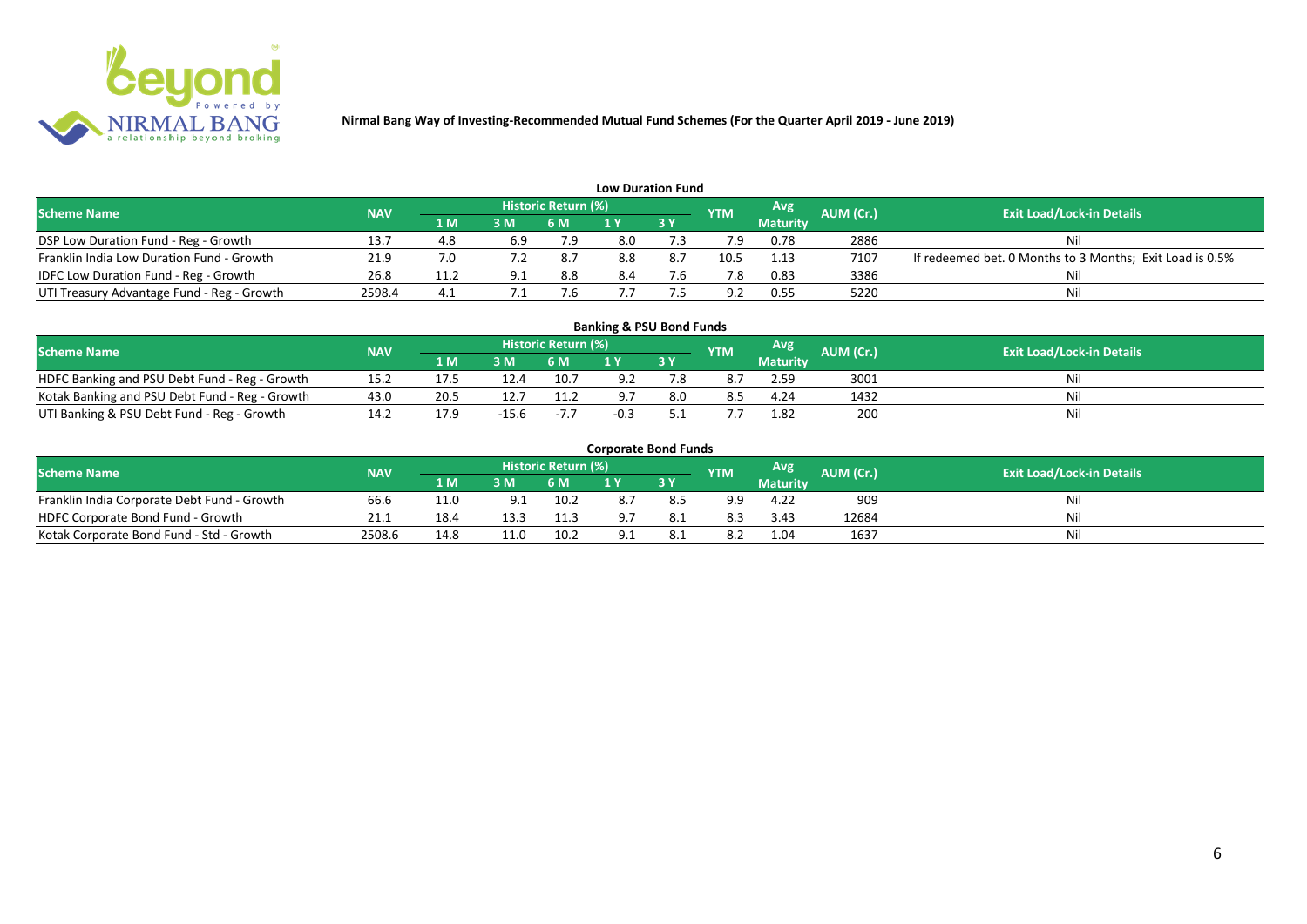

| Credit Risk Funds                         |            |      |        |                     |     |           |            |                 |           |                                                                       |  |  |  |
|-------------------------------------------|------------|------|--------|---------------------|-----|-----------|------------|-----------------|-----------|-----------------------------------------------------------------------|--|--|--|
| <b>Scheme Name</b>                        | <b>NAV</b> |      |        | Historic Return (%) |     |           | <b>YTM</b> | <b>Avg</b>      | AUM (Cr.) | <b>Exit Load/Lock-in Details</b>                                      |  |  |  |
|                                           |            | 1 M  | 3M     | 6 M                 |     | <b>3Y</b> |            | <b>Maturity</b> |           |                                                                       |  |  |  |
|                                           |            |      |        |                     |     |           |            |                 |           | If redeemed bet. 0 Month to 12 Month; Exit Load is 3%, If             |  |  |  |
| Franklin India Credit Risk Fund - Growth  | 19.7       | 13.4 | 7.1    | 8.9                 | 8.7 | 8.6       | 11.4       | 3.38            |           | 7229 redeemed bet. 12 Month to 24 Month; Exit Load is 2%, If redeemed |  |  |  |
|                                           |            |      |        |                     |     |           |            |                 |           | bet. 24 Month to 36 Month; Exit Load is 1%                            |  |  |  |
| HDFC Credit Risk Debt Fund - Reg - Growth | 15.4       | 14.0 | 10.9   | 8.7                 | 7.7 | 7.4       | 9.9        | 2.53            | 15966     | If redeemed bet. 0 Month to 12 Month; Exit Load is 1%, If             |  |  |  |
|                                           |            |      |        |                     |     |           |            |                 |           | redeemed bet. 12 Month to 18 Month; Exit Load is 0.5%                 |  |  |  |
| Reliance Credit Risk Fund - Growth        | 25.4       | 9.9  | $-2.0$ | 3.2                 | 4.9 | 6.6       | 11.5       | 1.98            | 9292      | If redeemed bet. 0 Month to 12 Month; Exit Load is 1%                 |  |  |  |
|                                           |            |      |        |                     |     |           |            |                 |           | If redeemed bet. 0 Month to 12 Month; Exit Load is 3%, If             |  |  |  |
| SBI Credit Risk Fund - Growth             | 29.8       | 13.6 | 4.6    | 6.5                 | 7.0 | 7.2       | 12.0       | 2.61            | 5407      | redeemed bet. 12 Month to 24 Month; Exit Load is 1.5%, If             |  |  |  |
|                                           |            |      |        |                     |     |           |            |                 |           | redeemed bet. 24 Month to 36 Month; Exit Load is 0.75%                |  |  |  |

| <b>Dynamic Bond Fund</b>                        |            |            |       |                            |      |      |            |                 |           |                                                         |  |  |  |  |
|-------------------------------------------------|------------|------------|-------|----------------------------|------|------|------------|-----------------|-----------|---------------------------------------------------------|--|--|--|--|
| <b>Scheme Name</b>                              | <b>NAV</b> |            |       | <b>Historic Return (%)</b> |      |      | <b>YTM</b> | <b>Avg</b>      | AUM (Cr.) | <b>Exit Load/Lock-in Details</b>                        |  |  |  |  |
|                                                 |            | <b>1 M</b> | 3M    | 6 M                        |      | 13 Y |            | <b>Maturity</b> |           |                                                         |  |  |  |  |
| Axis Dynamic Bond Fund - Growth                 | 19.3       | 27.1       | 16.6  | 11.9                       | 10.1 |      | 8.6        | 6.80            | 135       | Nil                                                     |  |  |  |  |
| ICICI Prudential All Seasons Bond Fund - Growth | 23.5       | 19.0       | 13.9  | 10.8                       | 8.6  | 8.8  | 8.7        | 4.74            | 2647      | If redeemed bet. 0 Month to 1 Month; Exit Load is 0.25% |  |  |  |  |
| IDFC D B F - Reg - Growth (Re-Launched)         | 22.8       | 30.0       | 18.9  | 12.0                       | 10.8 | 8.0  | 8.3        | 8.16            | 1919      | Nil                                                     |  |  |  |  |
| Kotak Dynamic Bond Fund - Reg - Growth          | 24.7       | 22.3       | 14.6  | 13.1                       | 11.1 | 8.9  | 8.7        | 5.60            | 597       | Nil                                                     |  |  |  |  |
| CRISIL Corporate Bond Composite Index*          | $- -$      | $- -$      | $- -$ |                            |      | --   | $- -$      | $-$             | --        | $- -$                                                   |  |  |  |  |

|                                                 |            |      |      |                     |      | <b>Gilt Funds</b> |            |                 |           |                                                     |
|-------------------------------------------------|------------|------|------|---------------------|------|-------------------|------------|-----------------|-----------|-----------------------------------------------------|
| <b>Scheme Name</b>                              | <b>NAV</b> |      |      | Historic Return (%) |      |                   | <b>YTM</b> | Avg             | AUM (Cr.) | <b>Exit Load/Lock-in Details</b>                    |
|                                                 |            | 1 M  | 3 M  | 6 M.                | 1 Y  | 73 Y              |            | <b>Maturity</b> |           |                                                     |
| IDFC G Sec Fund - Invt Plan - Reg - Growth (Re- | 22.8       | 33.9 | 21.6 | 14.8                | 12.8 |                   | 8.2        | 9.38            | 422       | Nil                                                 |
| launched)                                       |            |      |      |                     |      |                   |            |                 |           |                                                     |
| Reliance Gilt Securities Fund - Growth          | 25.5       | 32.3 | 18.2 | 13.9                |      | 9.3               | 7.8        | 9.01            | 962       | If redeemed bet. 0 Day to 7 Day; Exit Load is 0.25% |
| UTI Gilt Fund - Growth                          | 41.7       | 23.9 | 16.3 | 12.3                | -93  | ດ ເ               | 7.4        | 5.42            | 475       | Nil                                                 |